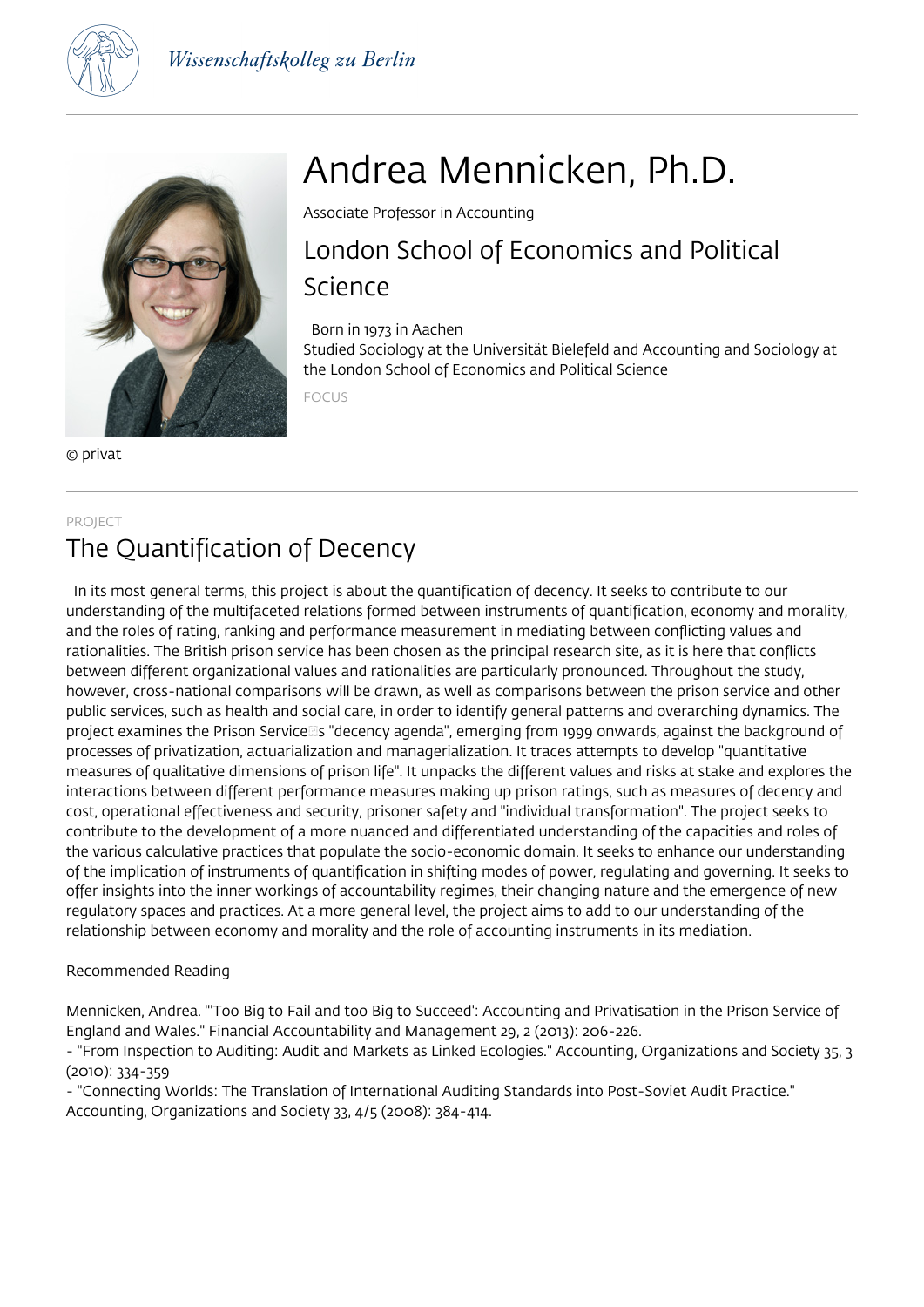#### TUESDAY COLLOQUIUM, 24.06.2014

### Custody, Care and Cost: Accounting between Economy and Morality

 Since the late 1980s, the Prison Service of England and Wales has undertaken a series of steps to transform prisons into performance-oriented accounting entities. Apart from prison privatization, instruments of cost accounting, prison rating and performance measurement played a crucial role in this process. In my talk I will trace the impact of market testing, benchmarking and performance measurement in transforming the prison from a rules-based, bureaucratic institution to a calculating, economically minded organization. I seek to contribute not only to understanding economic and operational effects of private sector-oriented accounting reforms in public sector settings, but also the complex relationships between politics, calculation and morality.

My talk will give insight into the development of prison performance measures and ratings from 1992, when the first performance measures were introduced, to 2014. I will investigate their intertwinement with prison privatization and their effect on prison value reconfigurations. In the Prison Service of England and Wales, formalized performance measurement systems were, on the one hand, introduced to bring the economy of prison management to the fore, seeking to focus prison governors' attention on issues of cost management and efficient process management. The reforms were based on a conception of accountability that reflected high trust in the market and private business methods, and low trust in public servants and professionals. On the other hand, the measures were enrolled in attempts to ensure value plurality and "to moralize" prison management by including measures of decency and dignity alongside measures of public security, operational effectiveness and cost.

My talk queries the extent to which accounting can be called upon as a mediating instrument where values are at stake. To what extent can accounting be appealed to as a link connecting a multitude of actors and domains, including disparate values and rationalities, such as those of security, decency and economy? Objects and subjects of performance management, once standardized through accounting, are accorded a particular type of visibility, and this creates distinctive possibilities for intervention while potentially displacing others. Performance measurement instruments can easily lead to a narrowing of accountability and the crowding out of particular values (e.g. rehabilitation). But equally we should not be too quick in dismissing the potential that performance metrics have for animating reflection, debate and reform, not least because of the public attention and criticism they can attract. Accounting instruments, including systems of prison rating and performance measurement, are both inherently administrative and political. My research seeks to contribute to the unfolding of the complex interplay between quantification and regulatory change by attending to the multi-faceted modalities and operations of prison performance measures - from flawed tool of representation, learning device, to powerful ammunition machine - and the conditions under which these different modalities unfold.